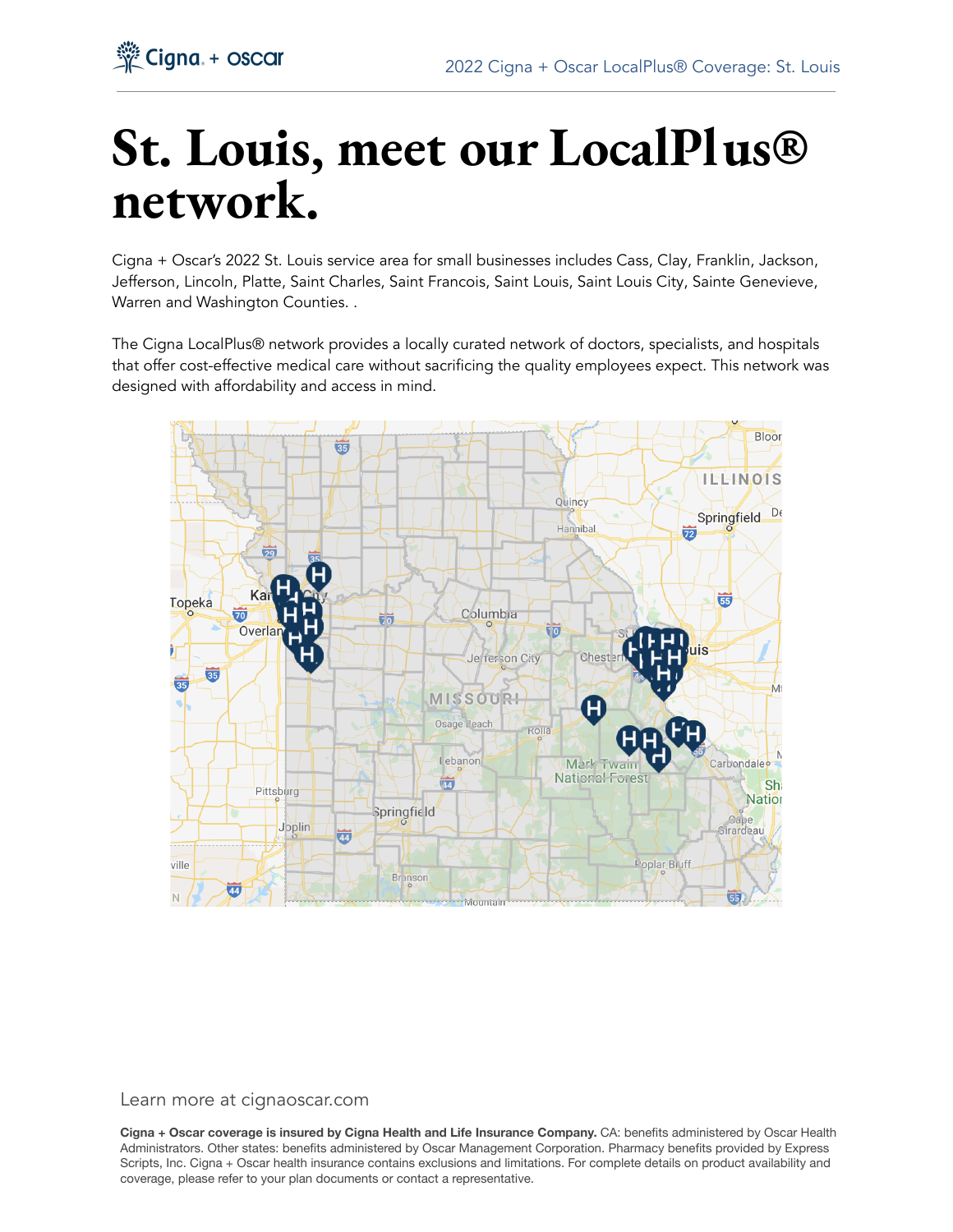#### **2022 LocalPlus® St. Louis Key Hospital Systems\***

| Barnes Jewish Hospital                | Missouri Baptist Hospital Sullivan         |
|---------------------------------------|--------------------------------------------|
| <b>Belton Regional Medical Center</b> | Missouri Baptist Medical Center            |
| <b>Cass Regional Medical Center</b>   | Northwest Healthcare Center                |
| <b>Centerpoint Medical Center</b>     | North Kansas City Hospital                 |
| Children's Mercy East Hospital        | <b>Parkland Health Center</b>              |
| Children's Mercy Hospital             | Progress West Healthcare Center            |
| Christian Hospital                    | <b>Research Medical Center</b>             |
| <b>Excelsior Springs Hospital</b>     | Sainte Genevieve County Memorial Hospital  |
| Kindred Hospital                      | Shriners Hospitals for Children            |
| Kindred Hospital Northland            | <b>Siteman Cancer Center</b>               |
| Lees Summit Medical Center            | St. Louis Children's Hospital              |
| Mercy Hospital South                  | <b>Washington County Memorial Hospital</b> |

### **St. Louis Providers by the Numbers\***

| Provider                       | <b>LocalPlus® Network Count</b> |
|--------------------------------|---------------------------------|
| <b>Primary Care Physicians</b> | 1,493                           |
| <b>Specialists</b>             | 7,773                           |
| Hospitals                      | 31                              |
| <b>Urgent Care Centers</b>     | 23                              |

\* This listing and provider count is not all-inclusive and is as of August 2021; subject to change. For a listing of doctors and facilities that participate in the LocalPlus® Network, contact your Cigna + Oscar representative.

**Cigna + Oscar coverage is insured by Cigna Health and Life Insurance Company.** CA: benefits administered by Oscar Health Administrators. Other states: benefits administered by Oscar Management Corporation. Pharmacy benefits provided by Express Scripts, Inc. Cigna + Oscar health insurance contains exclusions and limitations. For complete details on product availability and coverage, please refer to your plan documents or contact a representative.